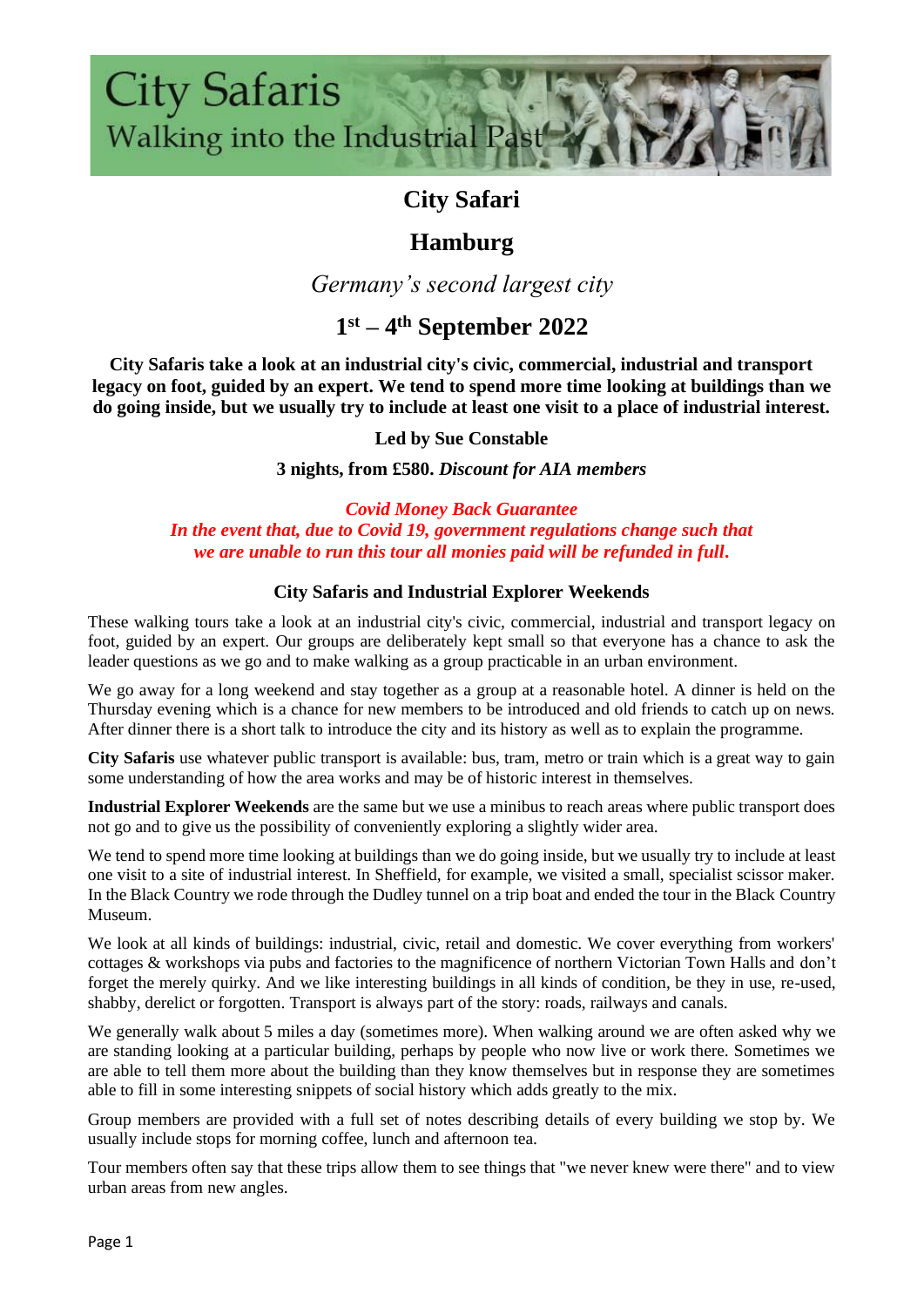#### **ITINERARY**

Hamburg is Germany's second largest city and has been a port for almost 1000 years. As a member of the Hanseatic League it had a lot of influence in the Middle Ages and traded with most of the known world. The city has retained its status to the present day as an administrative centre and is Europe's third largest port (after Rotterdam and Antwerp). We first visited Hamburg in 2000 but there has been much re-development since then.

We will be staying in a city centre hotel and will be using the U-bahn and S-bahn network to travel between sites.

There will be suitable breaks on each day to let you rest your feet.

#### **Thursday**

The tour will start with the group assembling in the early evening at our hotel for a short walk to the 'Parlament' restaurant in the cellar of the Rathaus (town hall) for the group dinner (included).

After dinner Sue will give a short introduction to the weekend.



**Saturday** will be spent visiting Sternschanze and St Pauli. These areas originally lay outside the city and were developed in their present form during the 19th century. One cannot visit Hamburg without walking along the Reeperbahn and mentioning the Beatles and we will do both. We will then look at the fishmarket area and continue along the river to Altona. A walk around the main rail station will complete the day.

There will be breaks for coffee, lunch and tea during our walk (own expense).

Evening at leisure.



On **Friday** we will explore the civic and commercial aspects of the city. Starting from Dammtor Station we will look at a city which was rebuilt after the fire of 1842, and then go on to explore the commercial area with its large 'kontorhaus' – part of the World Heritage Site. We will finish the day by the River Elbe and walk through the 'Alter Elbtunnel', returning on the ferry.

There will be breaks for coffee, lunch and tea during our walk (own expense).

Evening at leisure.



**Sunday** will be spent in Hafen City and the Speicherstadt. We will explore the remains of the 19th century development of the port including basins and warehouses. Much of the old port area is being redeveloped and we will also look at the new buildings in the area including the Elbphilharmonie. We will finish in Mönckebergstrasse the road leading from the station to the Town Hall and an important shopping street.

There will be a break for coffee and the group will take lunch together at a central restaurant (included).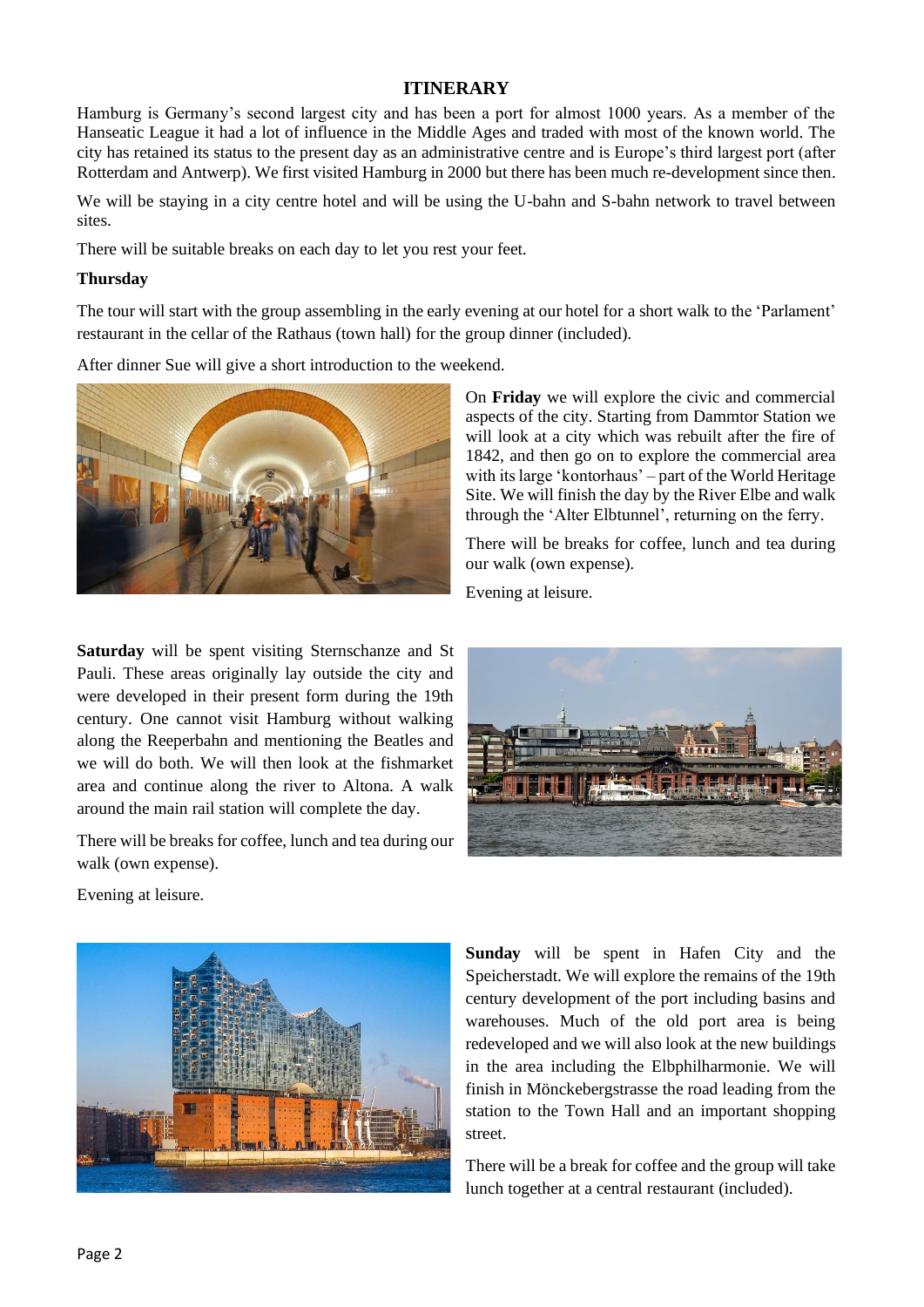#### **OUR GUIDE**

Sue Constable will be well known to anyone who came to the Ruhr, Moravia or Romania with the AIA or has joined one of her previous City Safaris or Explorer Weekends. She was born in Buckinghamshire but moved to Hastings at an early age. She read History and Archaeology at Liverpool and also has a qualification in museum studies. She may have started out as an archaeologist but soon changed to being a social and industrial historian. She has worked in museums for most of her life, apart from a spell teaching and a break when her daughter was small. Much of her work in museums has been with industrial collections, ribbon weaving, nail-making and shoemaking. With her husband, Mike, she has explored much of the British and European waterways network. As a social historian she is also interested in how people live and how they organise their living spaces and environment.

#### **ACCOMMODATION**

We will be staying at the Ibis Hotel Hamburg Alster Centrum, Holzdamm 4-12 + 16, 20099 Hamburg, Germany

The hotel is located within reach of bars and restaurants in the city centre, a few minutes' walk from the Hauptbahnhof.

#### **TRANSPORT**

The main tour starts at the hotel on the Thursday evening and ends at about 14:00 after lunch on the Sunday afternoon.

We leave you to make your own travel arrangements to and from Hamburg to suit your own convenience and use of alternative departure points.

You should expect at least 5 miles of walking, in short sections, on Friday and Saturday, mostly on hard surfaces.

Detailed joining instructions will be supplied about two weeks before the start of the tour.

#### **COST**

The cost of the tour is £580 per person sharing, single supplement £140. The single supplement is entirely accounted for by the additional costs charged by the hotel for single occupancy. With a high proportion of singles on these tours it is not possible to avoid this.

*Heritage of Industry is pleased to offer a discount of £10 to any paid-up member of the Association for Industrial Archaeology at the time of the tour.*

The cost includes:

- $\geq$  3 nights bed & breakfast accommodation
- ➢ Dinner on Thursday, Lunch on Sunday
- $\triangleright$  All entrance fees and local travel tickets
- ➢ Expert guiding and services of an experienced tour manager throughout
- $\triangleright$  Research for the visit
- ➢ Professionally produced, comprehensive tour notes

#### Excluded are:

- $\triangleright$  Lunch on Friday & Saturday
- ➢ Dinner on Friday & Saturday
- ➢ Drinks
- $\triangleright$  Expenses at the hotel other than bed & breakfast

All prices are quoted in Pounds Sterling (GBP) whilst most of the costs are in Euros (EUR). In these turbulent times, changes to exchange rates, accommodation, transport costs or taxes may necessitate a price change.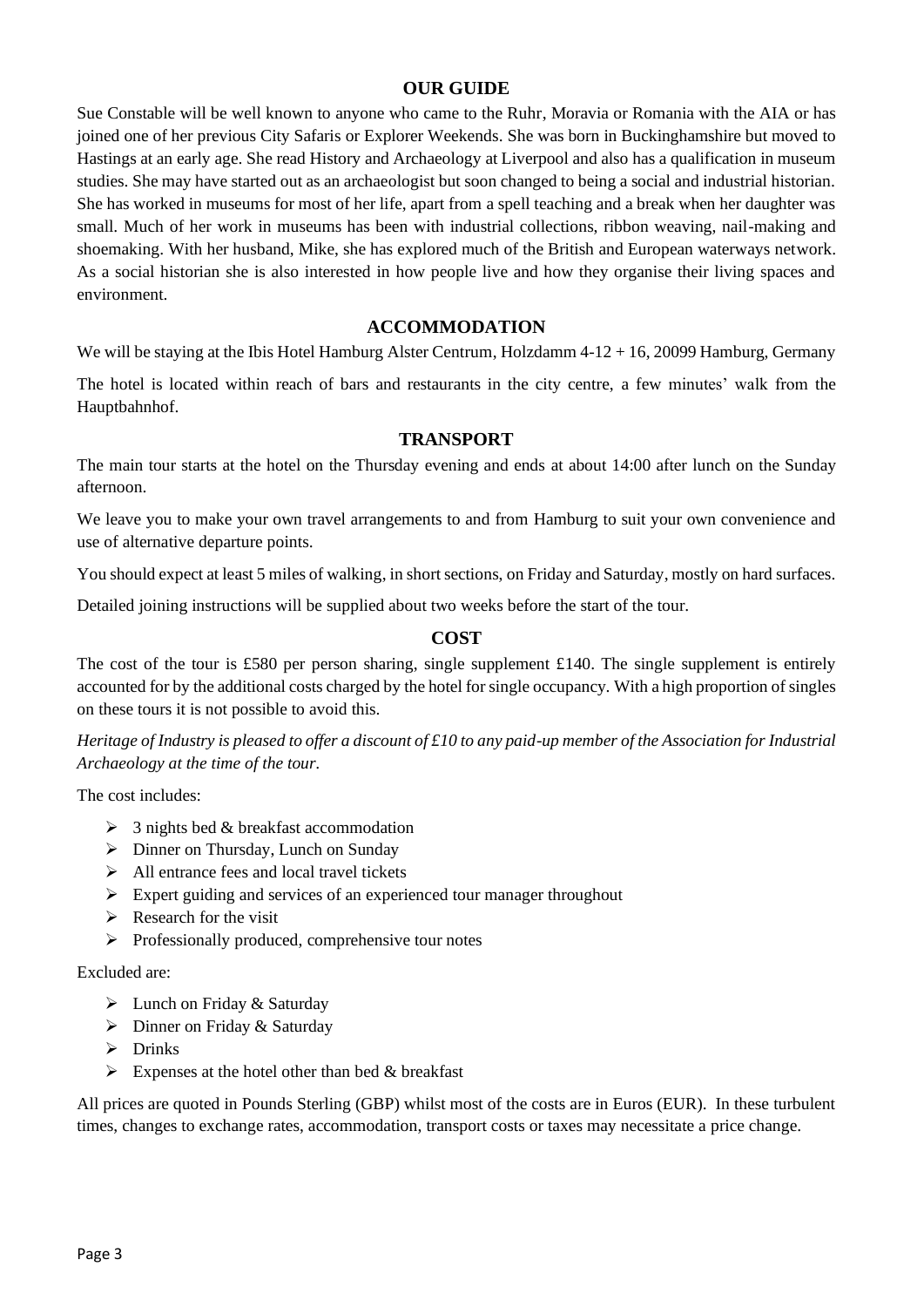#### **CANCELLATION CHARGES, HEALTH & INSURANCE**

Please note that cancellation charges will apply from  $7<sup>th</sup>$  July 2022, and, although these will be modified to the extent that costs are not actually incurred, you are strongly advised to insure against the need to cancel.

Non-UK residents also need to consider medical treatment and repatriation charges in the event of illness etc. Participants who do not have travel insurance must nevertheless accept full responsibility for these eventualities.

#### **It is a condition of booking that all persons named on the booking form must have been fully vaccinated (including booster dose) against the Covid 19 (SARS-CoV2) virus at least 3 weeks prior to the start of the tour.**

#### **BOOKING**

All bookings should be made online at [http://www.heritageofindustry.co.uk](http://www.heritageofindustry.co.uk/) or on the attached form and will be taken on a first-come, first-served basis, subject to space availability. Booking is subject to a minimum of 12 and a maximum of 20 people. Book as soon as possible and **by 7 th July** to ensure a place **but please feel free to enquire after that date if a place is still available**. We will contact you as soon as possible to confirm the booking. Invoices for the balance of the price will be issued about 8 weeks before the tour starts.

A non-refundable deposit of £60 per person is required on booking. Bookings can be made definite only when the booking information and deposit are received and accepted in writing by Heritage of Industry Ltd. The company's standard terms and conditions apply. The balance of the price is to be paid to Heritage of Industry Ltd on presentation of the invoice. All monies paid to Heritage of Industry Ltd will be held, in accordance with government regulations\*, in a customer protection account until the tour is complete so that *your money is safe no matter what happens*.

Payment should be made via your bank's online banking facilities, the necessary details are shown on the booking form. Please send an email note when you have made payment. If you are unable to use electronic banking then please send a sterling cheque drawn on a UK bank. There is no extra charge for using cheques at present.

We are sorry that we are unable to accept payment by credit/debit card or PayPal.

**Enquiries about this tour** should be directed to Bill Barksfield, Managing Director, Heritage of Industry Ltd, The Gables, 20 Main Road, East Hagbourne, Oxon OX11 9LN Tel: +44 1235 352275

Email: [bill@heritageofindustry.co.uk](mailto:bill@heritageofindustry.co.uk)

*\* The Package Travel, Package Holidays and Package Tours Regulations 1992 (SI 1992 No. 3288)*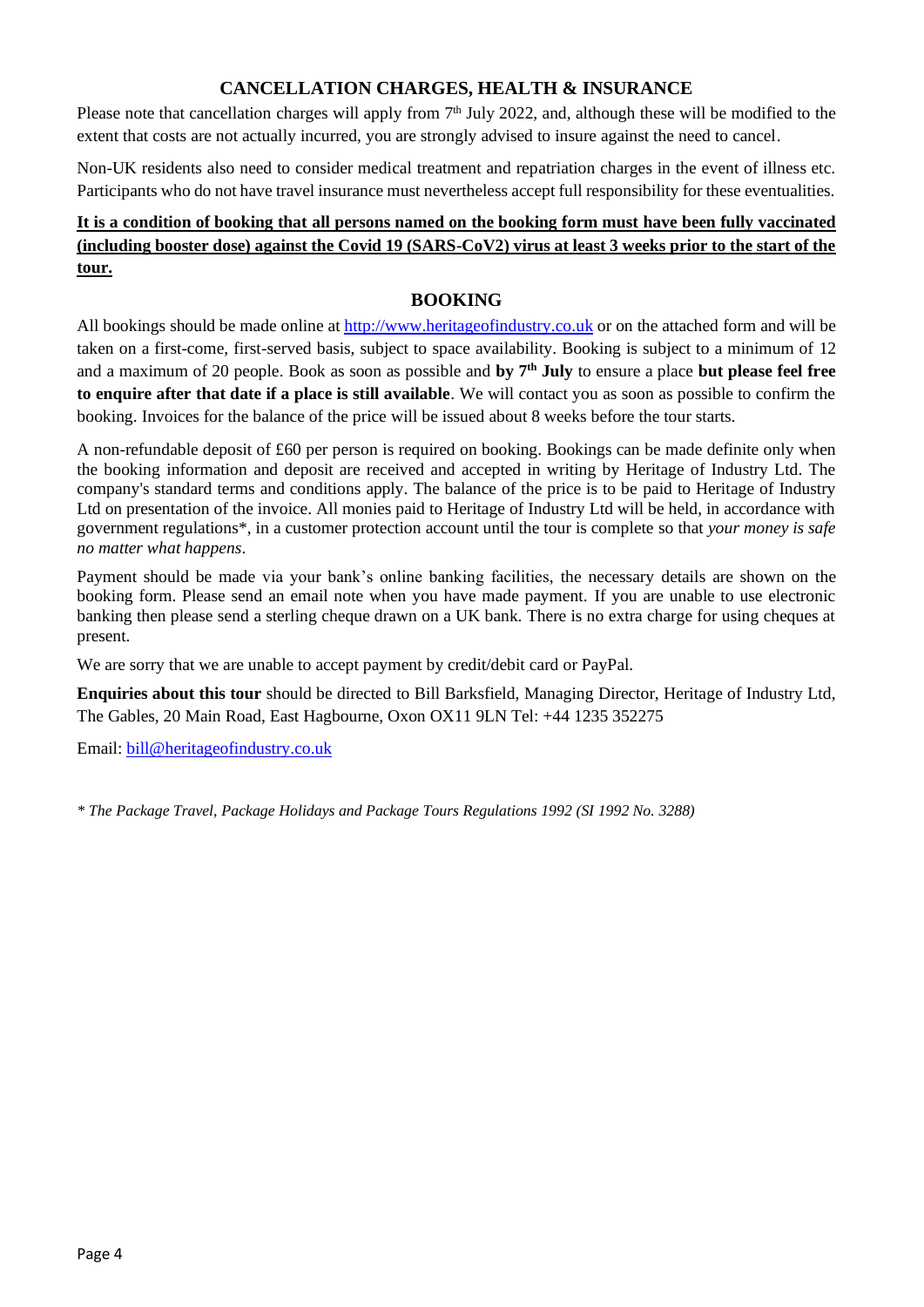

The Association for Industrial Archaeology Promoting the study, preservation and presentation of industrial heritage

For the last three centuries industry has had a major influence on the society, environment and landscape in which we live and its remains provide a link with the past that can also serve the future. The AIA brings together groups and individuals with an interest and expertise in identifying, recording, preserving and presenting the remains of our industrial past.

Uniting individuals, local societies, academics and field professionals the AIA:

- Pools knowledge and sets standards for recording
- Represents industrial archaeology by membership of national and international bodies
- Supports local and special interest societies
- Monitors planning applications to alter or demolish industrial sites and buildings

And through its programme of awards and grants it:

- Sponsors research and rewards excellence
- Assists preservation and restoration
- Encourages research and publication

The AIA has now also established the Young Members Board to engage with people of mid-career age and younger.

Heritage of Industry Ltd is very pleased to support the activities of the Association and very much hopes that you do too and will become a member.

Apart from the discount available on Heritage of Industry tours AIA members enjoy a range of benefits which are shown on the Membership page of the AIA website where you can also find full details of how to join:

<https://industrial-archaeology.org/membership/>

An AIA member joining this tour will already have recouped nearly 1/3 of the AIA membership fee but more importantly the support members give enables the AIA to continue its work.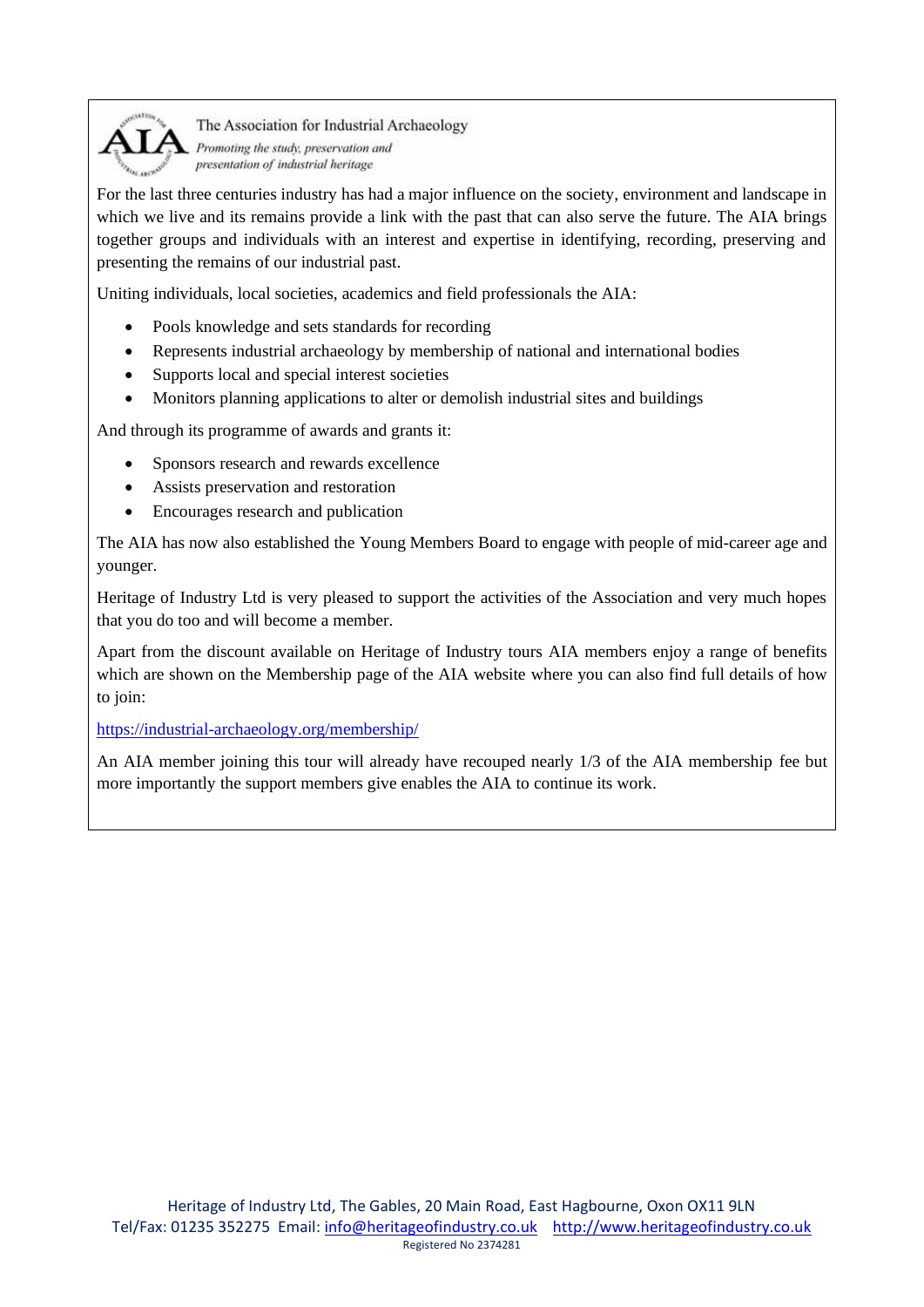# Heritage OF Industry

Journeys into the Industrial Past

## **BOOKING FORM**

### **CITY SAFARI - Hamburg**

### **1 st – 4 th September 2022**

*Please book on-line if possible at* **[http://www.heritageofindustry.co.uk](http://www.heritageofindustry.co.uk/)**

*Otherwise print out and complete this form in block letters and return it to:*

Heritage of Industry Ltd, The Gables, 20 Main Road, East Hagbourne, Oxon OX11 9LN

PLEASE BOOK BY 24<sup>th</sup> February 2022 **but please enquire after that date for available places.** 

| NAME:           | <b>TELEPHONE</b> | Day:            |
|-----------------|------------------|-----------------|
| <b>ADDRESS:</b> |                  | <b>Evening:</b> |
|                 |                  | <b>Mobile:</b>  |
|                 | Email:           |                 |

**I WISH TO BOOK** (subject to availability) …………. place(s) On the City Safari - Hamburg,  $1<sup>st</sup> - 4<sup>th</sup>$  September 2022

The names of the other member(s) of my party are:

**All persons named above must have been fully vaccinated against the Covid 19 (SARS-CoV2) virus (including booster dose) at least 3 weeks prior to the start of the tour.**

**Please book** the following hotel accommodation :

……. single room(s) ……. twin room(s) ……. double room(s)

**SPECIAL REQUIREMENTS** (Dietary etc. Please give details, or any other comment):

**I am making payment of £** (non-returnable deposit of £60 each for ...... persons)

{ By direct transfer to HSBC, Penn Road, Beaconsfield Branch Code: 40-09-29 Account: 41352261 BIC: HBUKGB4118D IBAN: GB97HBUK40092941352261 Using reference: *Your surname* }

{ By the enclosed cheque, payable to Heritage of Industry Ltd} *delete as required*

**I heard about this tour**: Previous client / Recommended by friend / AIA / Local IA Group / H of I Newsletter or email / Social media / Web search

**If not already listed, please add my name to the Heritage of Industry emailing list:** { Yes / No }

**I am a paid up member of the AIA:** { Yes / No }

I have read the terms and conditions **(as revised in March 2021)** which are accepted by me on behalf of all the persons named above. Heritage of Industry will keep your information secure and will never pass it to any third party unless it is necessary for the proper running of this tour.

#### **SIGNATURE: Date:**